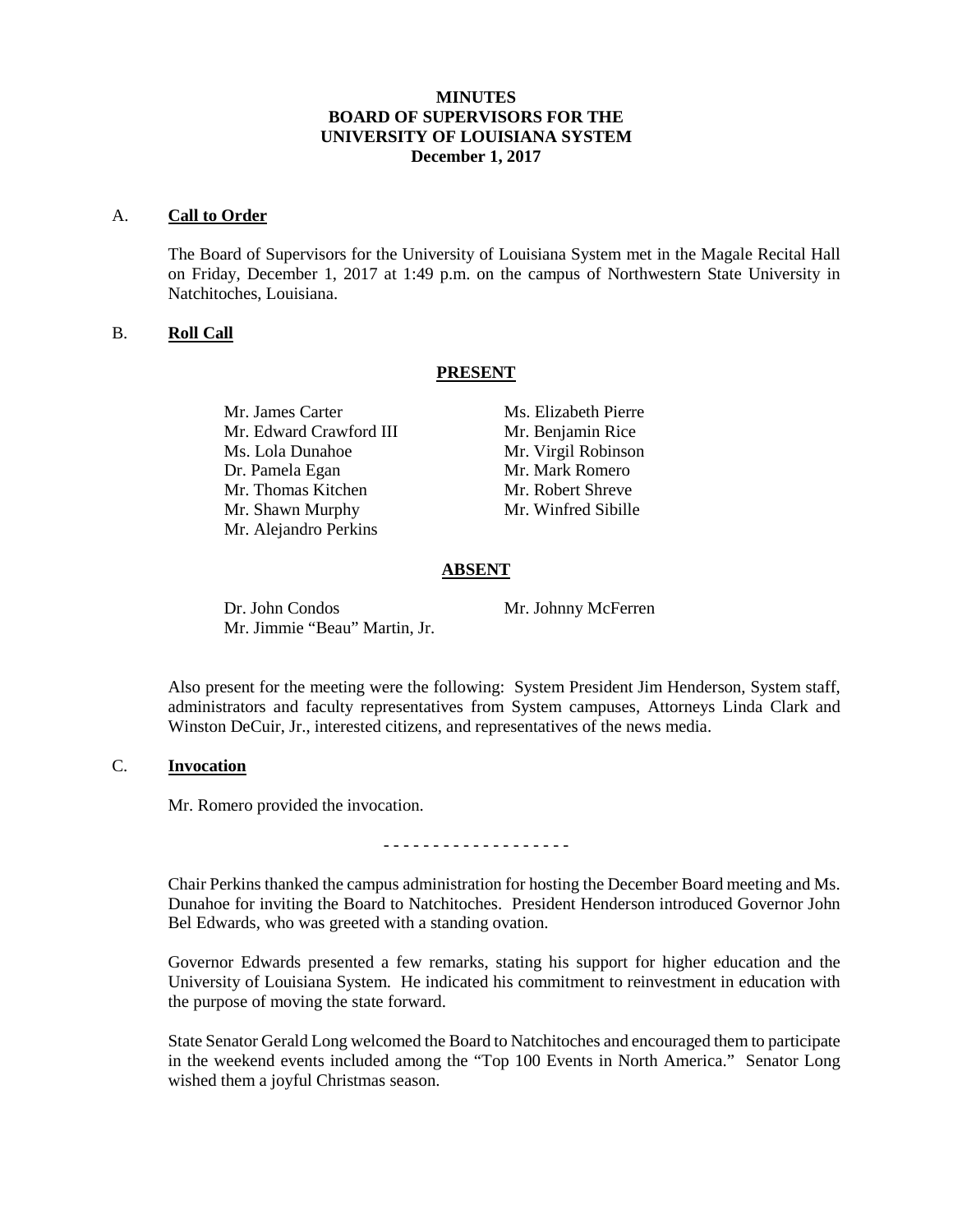# D. **Welcome by Northwestern State University President Chris Maggio**

President Maggio took a few minutes to highlight students and first introduced Mr. Otha Nelson and Ms. Abby Hinds as Mr. and Miss NSU. Next he introduced four recipients of the AT&T Scholarship: Ms. Taylor Powell, Ms. Miranda Coffey, Ms. RaLonda Armster, and Ms. Cherish Netter. A fifth recipient, Mr. Char'Tarian Wilson, was not present at the meeting.

# E. **Approval of Minutes of October 26, 2017 Regular and November 14, 2017 Special Board Meetings**

Upon motion of Mr. Murphy, seconded by Ms. Pierre, the Board of Supervisors for the University of Louisiana System unanimously approved the minutes of the October 26 Regular and November 14, 2017 Special Board meetings.

- - - - - - - - - - - - - - - - - - -

*Upon motion of Mr. Romero, seconded by Mr. Sibille, the Board unanimously voted to suspend the rules and dispense with Committee deliberations and allow the Board to consider all items on the agenda.*

## F. **Academic and Student Affairs**

Dr. Jeannine Kahn, System Provost and Vice President for Academic Affairs, presented the items to the Board for consideration.

Upon motion of Dr. Egan, seconded by Mr. Murphy, the Board unanimously voted to approve the following items:

F.1. Northwestern State University's request for approval of a Letter of Intent to develop a New Academic Program leading to a Bachelor of Fine Arts in Dance.

*NOW, THEREFORE, BE IT RESOLVED, that the Board of Supervisors for the University of Louisiana System hereby approves Northwestern State University's request for approval of a Letter of Intent to develop a New Academic Program leading to a Bachelor of Fine Arts in Dance.*

Four dancers from the Northwestern State University Dance Company gave a brief performance. The students who participated were: Mr. Charles Anderson, Jr., Ms. Skilynn Fontenot, Mr. DeAngelo Renard-Bouttee, and Ms. Elaina Guerrero.

F.2. University of Louisiana at Monroe's request for approval of a Letter of Intent to develop a New Academic Program leading to a Doctor of Occupational Therapy.

*NOW, THEREFORE, BE IT RESOLVED, that the Board of Supervisors for the University of Louisiana System hereby approves University of Louisiana at Monroe's request for approval of a Letter of Intent to develop a New Academic Program leading to a Doctor of Occupational Therapy.*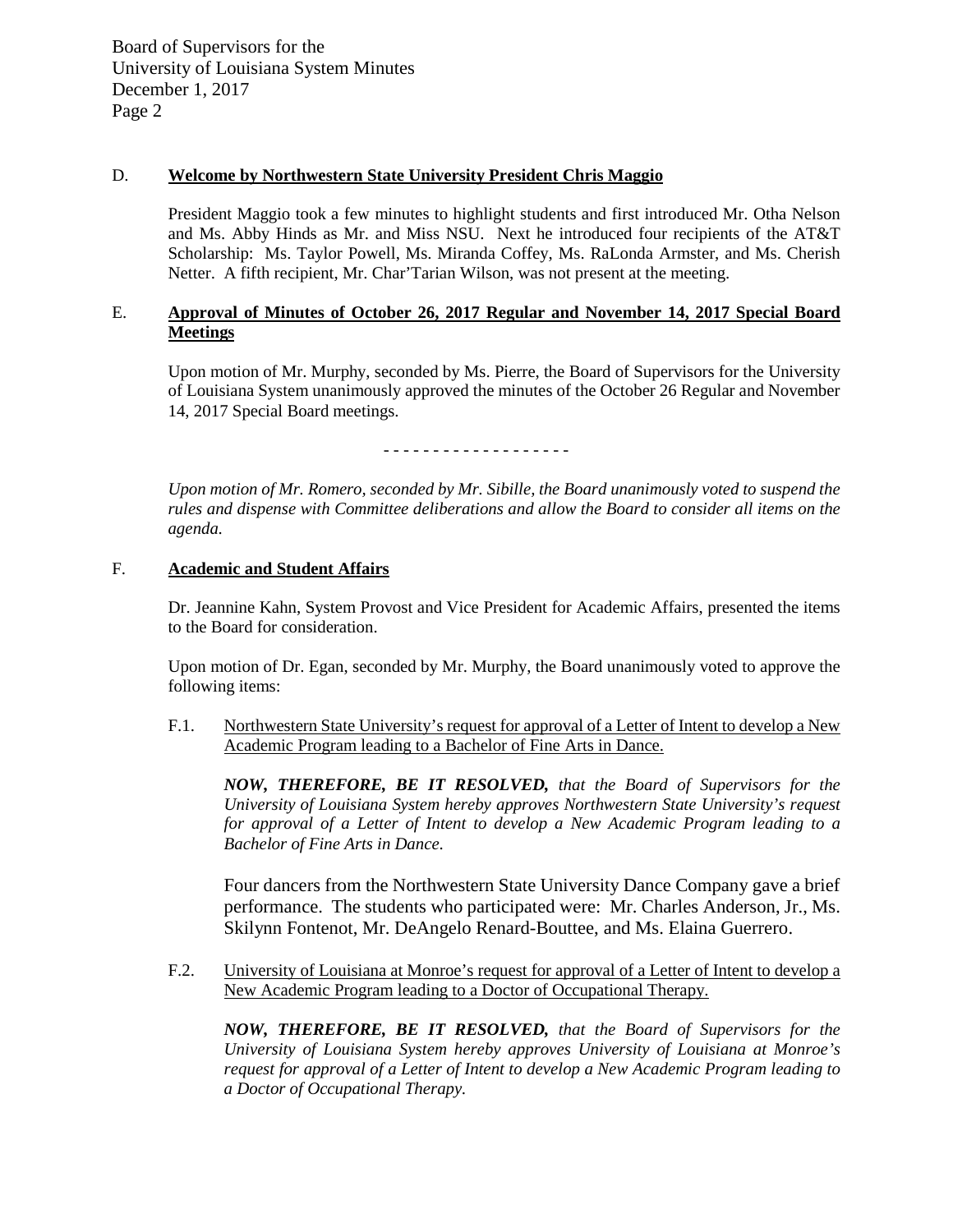> F.3. University of Louisiana at Monroe's request for approval of a Memorandum of Understanding with Southern News Group to facilitate development of an expanded group of qualified registered nurses to work in American hospitals.

*NOW, THEREFORE, BE IT RESOLVED, that the Board of Supervisors for the University of Louisiana System hereby approves University of Louisiana at Monroe's request for approval of a Memorandum of Understanding with Southern News Group to facilitate development of an expanded group of qualified registered nurses to work in American hospitals.*

F.4. University of New Orleans' request for approval of a Letter of Intent to develop a New Academic Program leading to a Master of Engineering in Systems Engineering.

*NOW, THEREFORE, BE IT RESOLVED, that the Board of Supervisors for the University of Louisiana System hereby approves University of New Orleans' request for approval of a Letter of Intent to develop a New Academic Program leading to a Master of Engineering in Systems Engineering.* 

## G. **Athletic**

Mr. Bruce Janet, System Director of Internal and External Audits, presented the items listed on the agenda.

Upon motion of Mr. Robinson, seconded by Mr. Rice, the Board unanimously voted to approve the following items:

G.1. McNeese State University's request for approval of a contract with Mr. James E. Landreneau, Head Softball Coach, effective September 1, 2017.

*NOW, THEREFORE, BE IT RESOLVED, that the Board of Supervisors for the University of Louisiana System hereby approves McNeese State University's request for approval of a contract with Mr. James E. Landreneau, Head Softball Coach, effective September 1, 2017.*

G.2. McNeese State University's request for approval of a contract with Mr. Justin W. Hill, Head Baseball Coach, effective December 1, 2017.

*NOW, THEREFORE, BE IT RESOLVED, that the Board of Supervisors for the University of Louisiana System hereby approves McNeese State University's request for approval of a contract with Mr. Justin W. Hill, Head Baseball Coach, effective December 1, 2017.*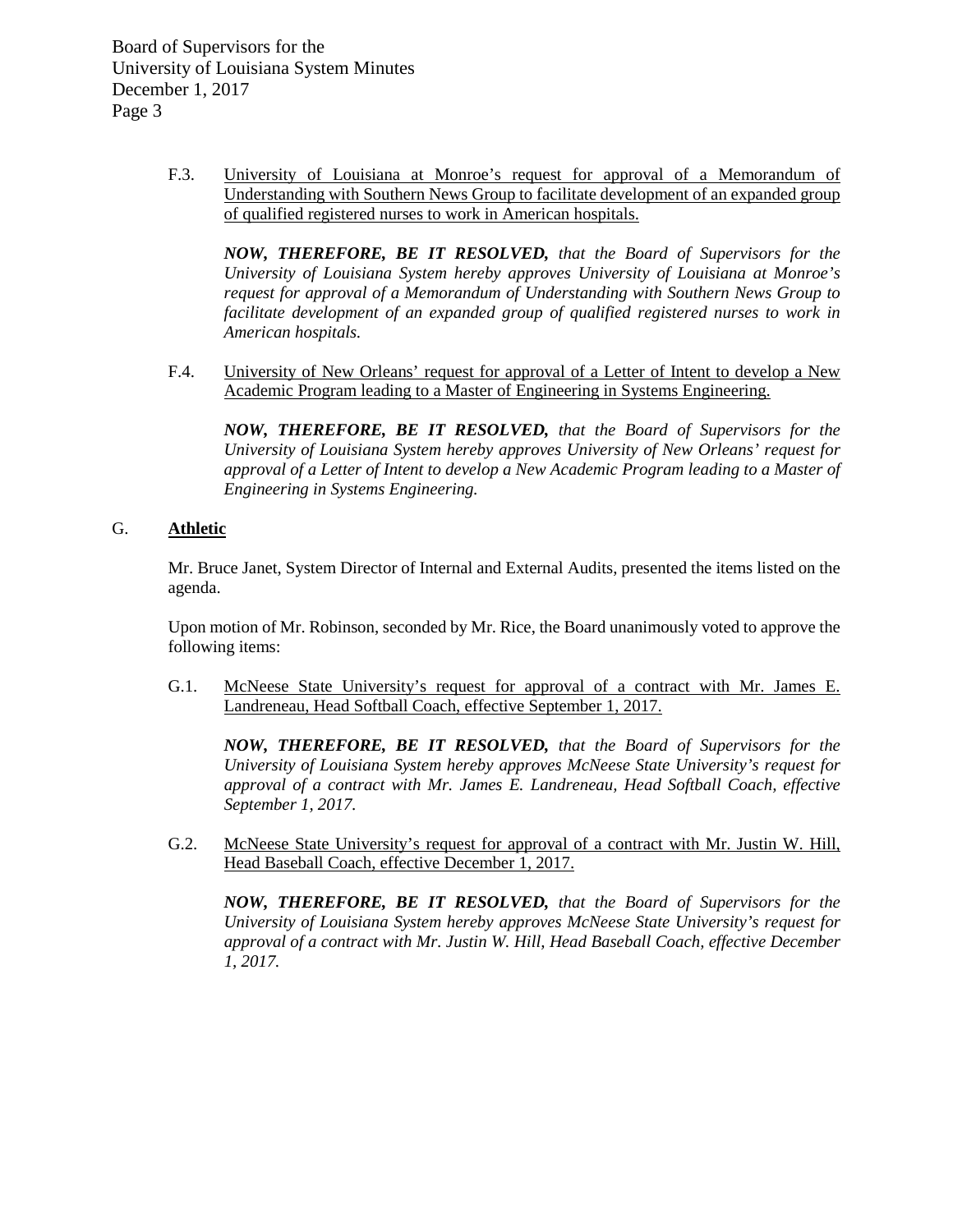> G.3. Southeastern Louisiana University's request for approval of a contract with Mr. William Jake Narro, Head Golf Coach, effective September 1, 2017.

*NOW, THEREFORE, BE IT RESOLVED, that the Board of Supervisors for the University of Louisiana System hereby approves Southeastern Louisiana University's request for approval of a contract with Mr. William Jake Narro, Head Golf Coach, effective September 1, 2017.*

## H. **Facilities Planning**

Mr. Bruce Janet, Director of Internal and External Audits, presented the Committee items.

Upon motion of Mr. Sibille, seconded by Mr. Kitchen, the Board unanimously voted to approve the following items:

H.1. McNeese State University's request for approval to rename the Department of Performing Arts to the W.A. and Dorothy Hanna Department of Performing Arts in honor of the Hanna family.

*NOW, THEREFORE, BE IT RESOLVED, that the Board of Supervisors for the University of Louisiana System hereby approves McNeese State University's request for approval to rename the Department of Performing Arts to the W.A. and Dorothy Hanna Department of Performing Arts in honor of the Hanna family.*

H.2. Nicholls State University's request for approval to name rooms in the computer lab located in Betsy Cheramie Ayo Hall in honor of the Callais family.

*NOW, THEREFORE, BE IT RESOLVED, that the Board of Supervisors for the University of Louisiana System hereby approves Nicholls State University's request for approval to name rooms in the computer lab located in Betsy Cheramie Ayo Hall in honor of the Callais family.*

H.3. Northwestern State University's request for approval to enter into a Grounds and Facilities Lease Agreement with the Northwestern State University Foundation, a 501(c)3 not-forprofit corporation, to lease existing space in the Friedman Student Union building and NSU Nursing Campus building for operation of a campus bookstore through a sublease with an outside vendor pursuant to the authority vested in La. R.S. 17:3361.

*NOW, THEREFORE, BE IT RESOLVED, that the Board of Supervisors for the University of Louisiana System hereby approves Northwestern State University's request for approval to enter into a Grounds and Facilities Lease Agreement with the Northwestern State University Foundation, a 501(c)3 not-for-profit corporation, to lease existing space in the Friedman Student Union building and NSU Nursing Campus building for operation of a campus bookstore through a sublease with an outside vendor pursuant to the authority vested in La. R.S. 17:3361.*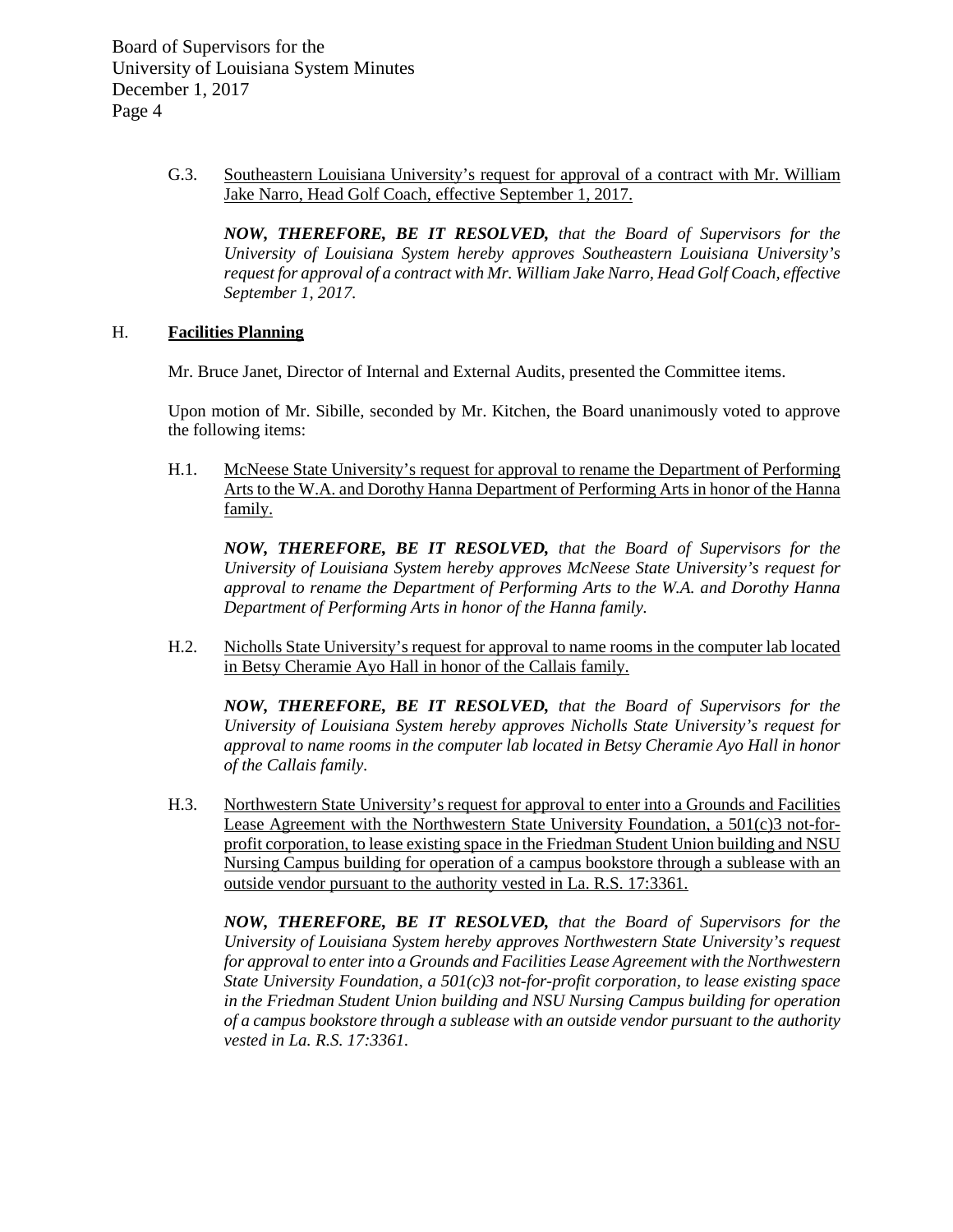> *BE IT FURTHER RESOLVED, that Northwestern State University shall obtain final review from UL System staff, legal counsel, and shall secure all other appropriate approvals from agencies/parties of processes, documents, and administrative requirements prior to execution of documents.*

> *BE IT FURTHER RESOLVED, that the President of Northwestern State University and his or her designee is hereby designated and authorized to execute any and all documents associated with said lease by the University of Louisiana System on behalf of and for the use of Northwestern State University.*

> *AND FURTHER, that Northwestern State University will provide the System office with copies of all final executed documents for Board files.*

H.4. University of Louisiana at Monroe's request for approval to sell the KEDM Public Radio Tower located approximately 15 miles off the main campus.

> *NOW, THEREFORE, BE IT RESOLVED, that the Board of Supervisors for the University of Louisiana System hereby approves the University of Louisiana at Monroe's request for approval to sell the KEDM Public Radio Tower located approximately 15 miles off the main campus.*

> *BE IT FURTHER RESOLVED, that the President of University of Louisiana at Monroe and his or her designee is hereby designated and authorized to execute any and all documents associated with said sale.*

> *BE IT FURTHER RESOLVED, that the University of Louisiana at Monroe shall obtain final review from UL System staff, legal counsel and shall secure all other appropriate approvals from agencies/parties of processes, documents, and administrative requirements.*

> *AND FURTHER, that the University of Louisiana at Monroe will provide System office with copies of all final executed documents for Board files.*

H.5. University of Louisiana at Monroe's request for approval to enter into a Grounds and Facilities Lease Agreement with ULM Facilities, Inc., a 501(c)3 not-for-profit corporation, to renovate an area of Malone Stadium into a new athletic treatment facility pursuant to the authority vested in La. R.S. 17:3361.

> *NOW, THEREFORE, BE IT RESOLVED, that the Board of Supervisors for the University of Louisiana System hereby approves University of Louisiana at Monroe's request for approval to enter into a Grounds Lease Agreement with ULM Facilities, Inc., a 501(c)3 not for-profit corporation, to renovate an area of Malone Stadium into a new athletic treatment facility pursuant to the authority vested in La. R.S. 17:3361.*

> *BE IT FURTHER RESOLVED, that University of Louisiana at Monroe shall obtain final review from UL System staff, legal counsel, and shall secure all other appropriate approvals from agencies/parties of processes, documents, and administrative requirements prior to execution of documents.*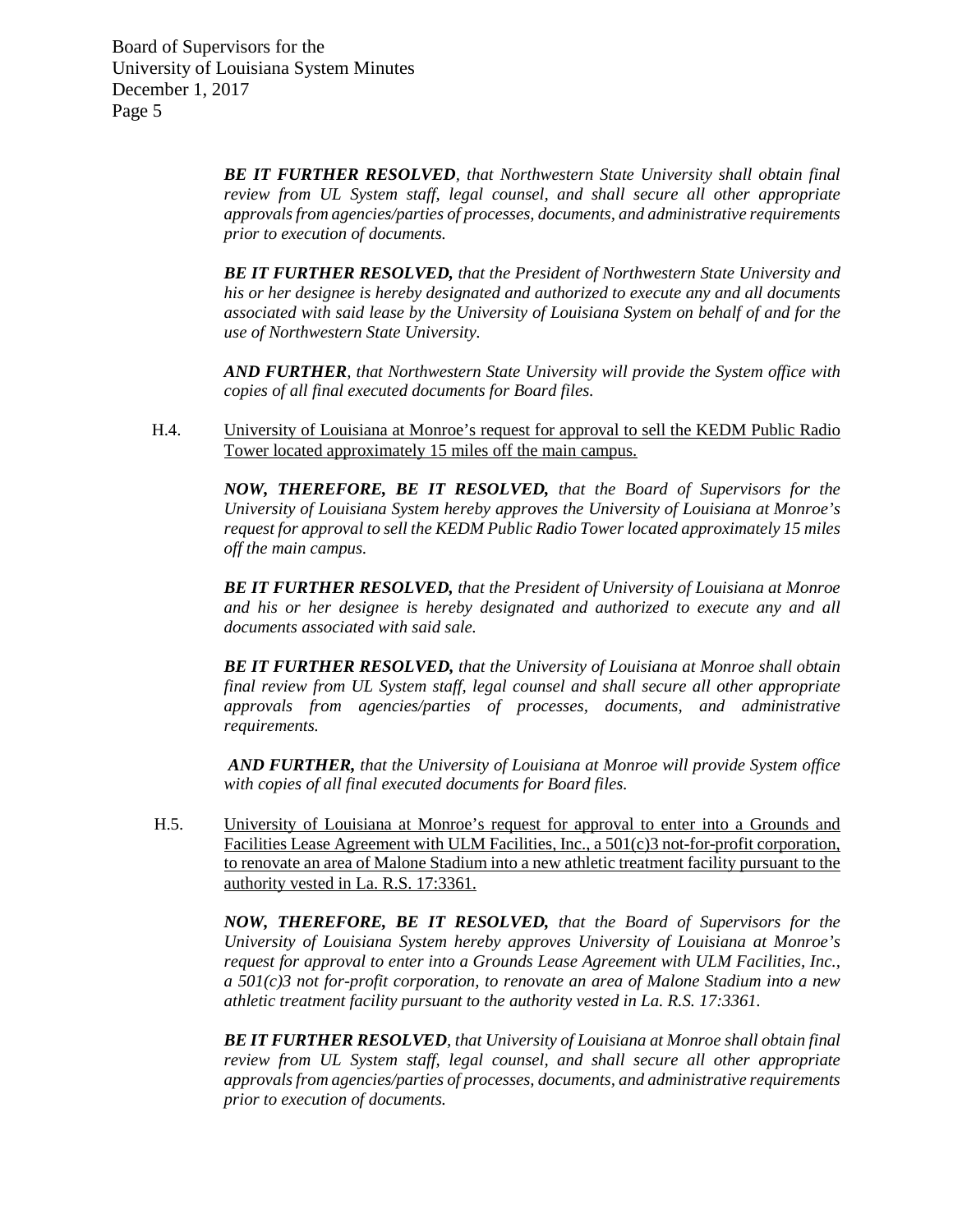> *BE IT FURTHER RESOLVED, that the President of University of Louisiana at Monroe and his or her designee is hereby designated and authorized to execute any and all documents associated with said lease by the University of Louisiana System on behalf of and for the use of University of Louisiana at Monroe.*

> *AND FURTHER, that University of Louisiana at Monroe will provide the System office with copies of all final executed documents for Board files.*

# I. **Finance**

Upon motion of Mr. Romero, seconded by Mr. Sibille, the Board unanimously voted to approve the following items:

I.1. Nicholls State University's request for approval to enter into a Cooperative Endeavor Agreement with the Friends of Bayou Lafourche to fund improvements for the University's bayou side property along Bayou Lafourche.

*NOW, THEREFORE, BE IT RESOLVED, that the Board of Supervisors for the University of Louisiana System hereby approves Nicholls State University's request for approval to enter into a Cooperative Endeavor Agreement with the Friends of Bayou Lafourche to fund improvements for the University's bayou side property along Bayou Lafourche.* 

I.2. University of Louisiana **System's** request for approval of the Board of Regents Support Fund Eminent Chairs and Endowed Superior Graduate Student Scholarships:

# **University of Louisiana at Lafayette**

- a. James D. Moncus Board of Regents Support Fund Endowed Superior Graduate Student Scholarships in Biology I
- b. James D. Moncus Board of Regents Support Fund Endowed Superior Graduate Student Scholarships in Biology II
- c. F. Stan Hardee, Jr. Board of Regents Support Fund Endowed Superior Graduate Student Scholarships in Business Administration
- d. Claire M. Moss Board of Regents Support Fund Endowed Superior Graduate Student Scholarships in Music
- e. Fern N. Moss Board of Regents Support Fund Endowed Superior Graduate Student Scholarships in Health Sciences
- f. J.C. Moss Board of Regents Support Fund Endowed Superior Graduate Student Scholarships in Business Administration
- g. John W. and Bonnie Sarver and Julie S. Boucher Board of Regents Support Fund Endowed Superior Graduate Student Scholarships in Business Administration
- h. R.C. & Sybil Sealy Family Board of Regents Support Fund Endowed Superior Graduate Student Scholarships in Engineering

### **University of Louisiana at Monroe**

- a. B.W. Biedenharn Chair in Business
- b. ULM Endowed Chair in Agriculture
- c. Susan D. and William S. Banowsky Chair in Accounting
- d. Kitty DeGree SGS Endowed Scholarship (MPA)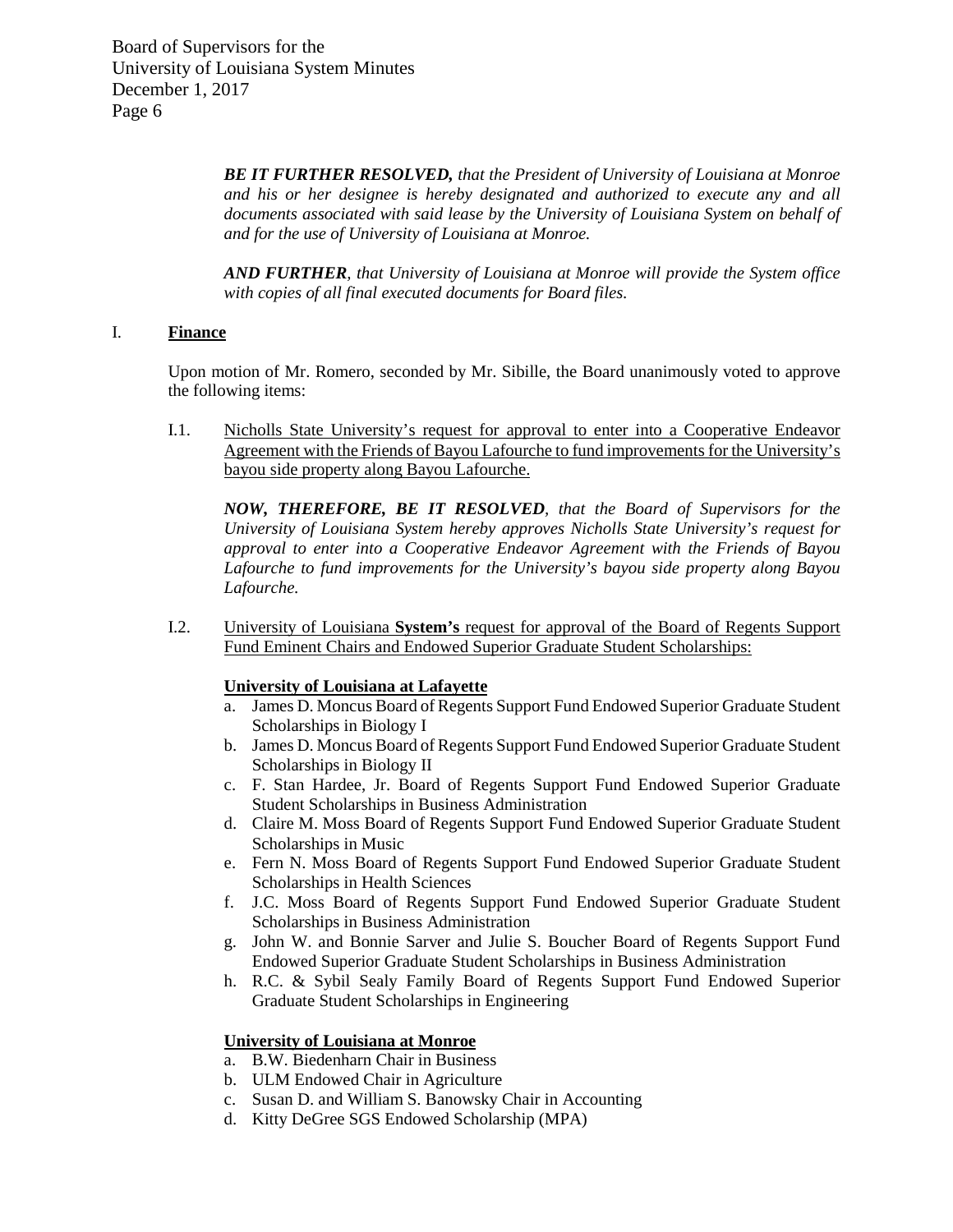- e. R.D. Castles SGS Endowed Super Fellowship (MFT)
- f. Elsie Webb SGS Endowed Super Scholarship in Education (MEd/EdD)
- g. Ken & Mary Renwick SGS Endowment (MFT)
- h. TLC Scaccia SGS Endowment in Pharmacy

*NOW, THEREFORE, BE IT RESOLVED, that the Board of Supervisors for the University of Louisiana System hereby approves the requests from System institutions to establish the LEQSF (8g) Endowed Chairs and Superior Graduate Scholarships noted above.*

I.3. University of Louisiana System's request for approval of revised Internal Audit Charters for the System and related campuses.

*NOW, THEREFORE, BE IT RESOLVED, that the Board of Supervisors for the University of Louisiana System hereby approves the request for approval of revised Internal Audit Charters for the System and related campuses.*

I.4. University of Louisiana System's discussion of Fiscal Year 2017-2018 first quarter financial reports and ongoing assurances.

No Board action is necessary as this is a report only.

I.5. University of Louisiana System's financial status of alternatively financed projects for the year ended June 30, 2017.

No Board action is necessary as this is a report only.

- - - - - - - - - - - - - - - - - - -

Mr. Bruce Janet described the summary of audit reports. He also gave an update on the search for an internal auditor at Nicholls State University and reported that Nicholls agreed to fast track the process.

### J. **Personnel**

Upon motion of Mr. Shreve, seconded by Mr. Murphy, the Board unanimously voted to approve the following items:

J.1. Northwestern State University's request for approval to appoint Dr. Greg Handel as Dean of the College of Arts and Sciences effective January 1, 2018.

*NOW, THEREFORE, BE IT RESOLVED, that the Board of Supervisors for the University of Louisiana System hereby approves Northwestern State University's request for approval to appoint Dr. Greg Handel as Dean of the College of Arts and Sciences effective January 1, 2018.*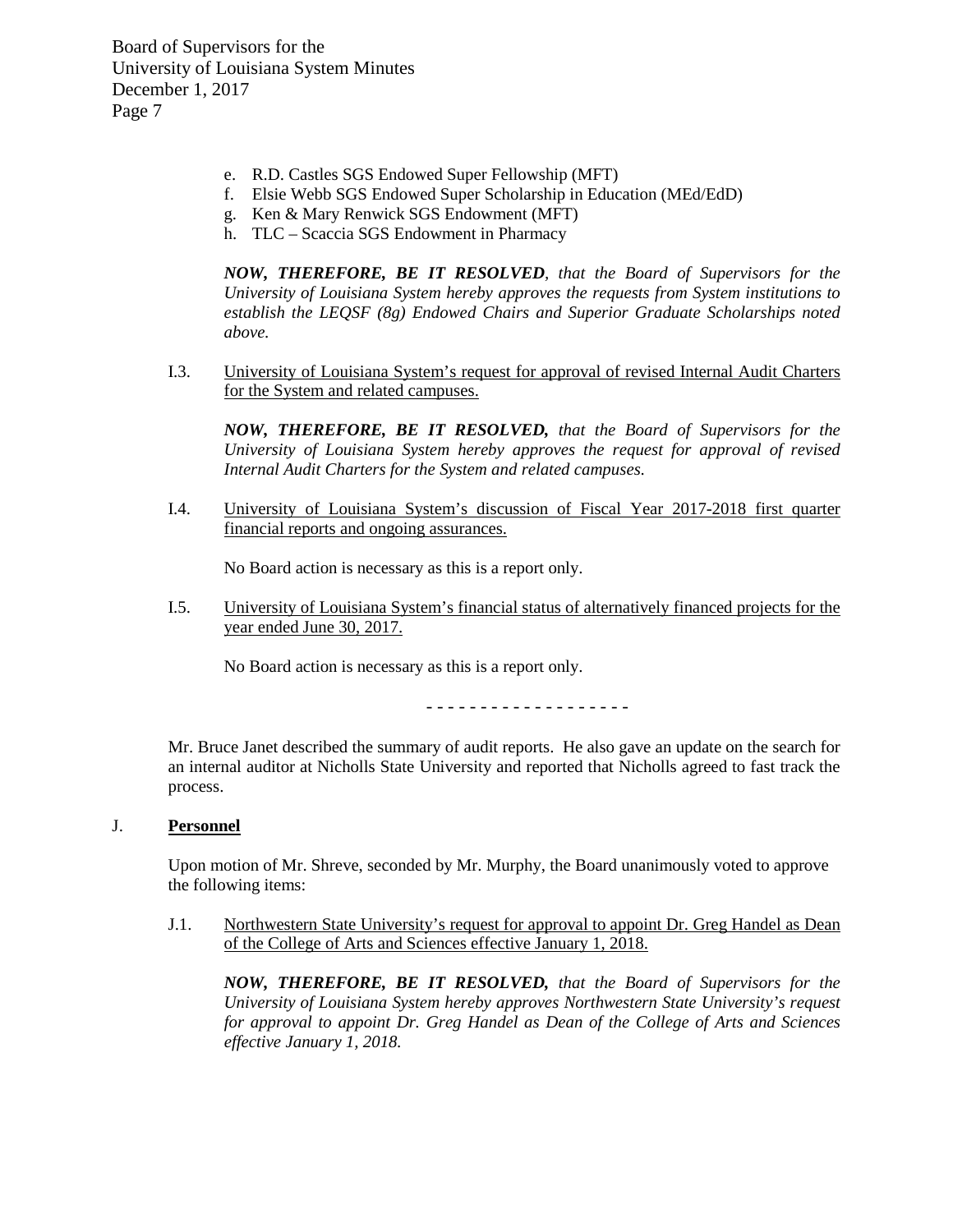> J.2. Northwestern State University's request for approval to appoint Dr. Kimberly McAlister as Dean of the Gallaspy College of Education and Human Development effective January 1, 2018.

*NOW, THEREFORE, BE IT RESOLVED, that the Board of Supervisors for the University of Louisiana System hereby approves Northwestern State University's request for approval to appoint Dr. Kimberly McAlister as Dean of the Gallaspy College of Education and Human Development effective January 1, 2018.*

Dr. Chris Maggio, President of Northwestern State University, introduced Dr. Greg Handel, who said he is honored to lead the College of Arts and Sciences. Dr. Maggio also recognized Dr. Kimberly McAlister, who said she is excited to serve the University as Dean.

Dr. Eric Pani, Provost-University of Louisiana at Monroe, took the opportunity to introduce Dr. Sushma Krishnamurthy, who had been approved as Dean of the Graduate School at the October meeting. Dr. Krishnamurthy said that she looked forward to the challenge of growing the program.

# K. **SYSTEM PRESIDENT'S BUSINESS**

# K.1. Personnel Actions

President Henderson indicated that Board members had recently received personnel actions via email. He reported that included were pay plans from Grambling State University, Louisiana Tech University, and Nicholls State University. Dr. Henderson said that System staff had reviewed all personnel actions and staff recommends approval.

*Upon motion of Mr. Romero, seconded by Mr. Rice, the Board unanimously voted to approve the System personnel actions.*

### K.2. System President's Report

### *Nicholls State University President*

President Henderson introduced Dr. Jay Clune, who had been appointed President of Nicholls State University at a Special meeting on November 13. Dr. Clune said that it was a great honor for him to be named President. He especially commended Alex Arceneaux and the Presidents of the ULS institutions for offering him assistance even before he has officially begun his tenure on campus.

# *Policy and Procedures Memoranda*

Dr. Henderson informed the Board members about two Policy and Procedures Memoranda included in their folders, *FB-IV.(1-a), Internal Audit Charter*, and *M-21, For Our Future Award Board Scholarships*. The first one was a revision to reflect compliance with revised International Standards for the Professional Practice of Internal Auditing. The second was a new PPM, which outlines the purpose of the scholarship, describes the requirements, and serves as a guide to award the scholarships.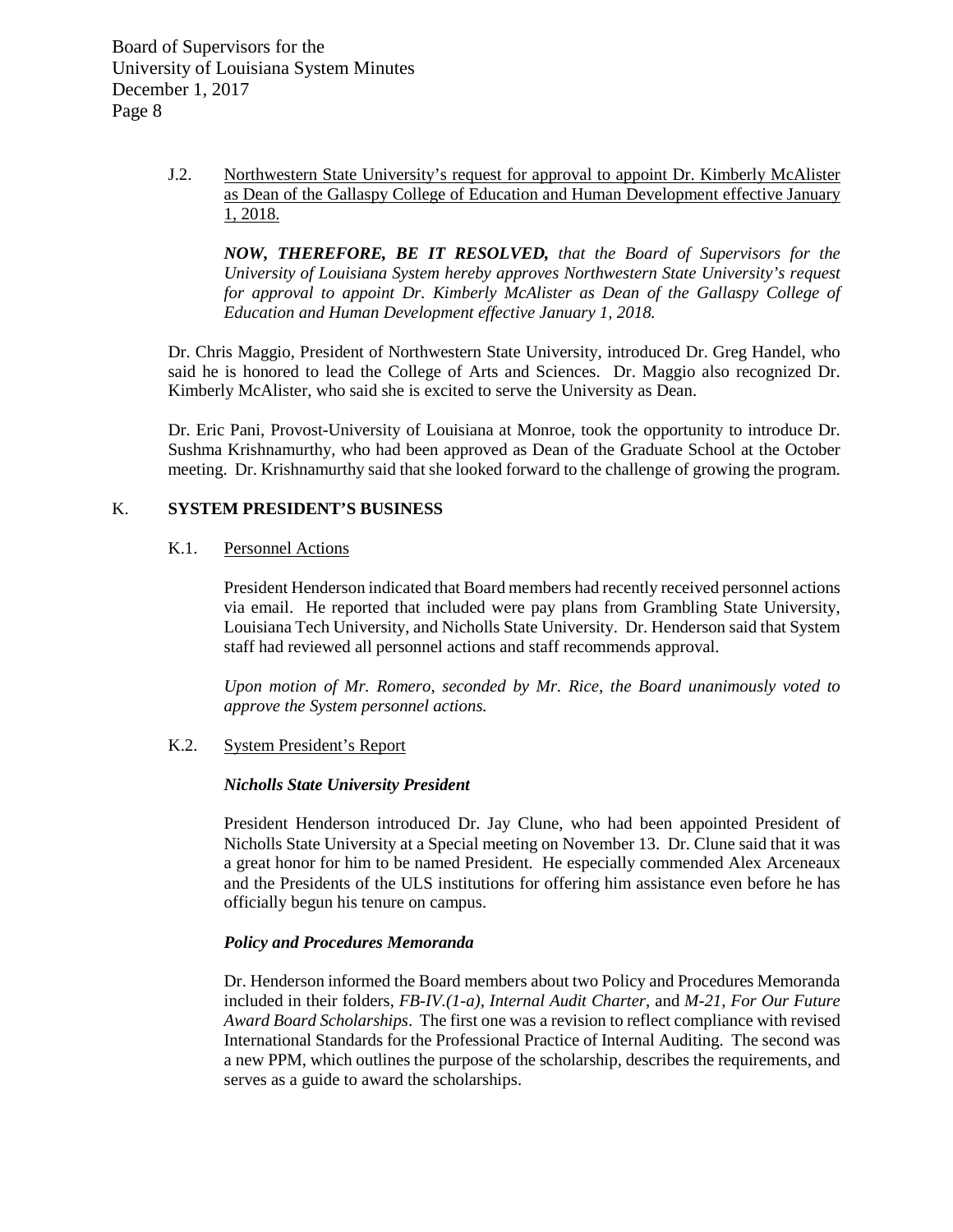### *AT&T Scholarship*

Dr. Henderson updated the Board on AT&T's \$15,000 contribution to the System Foundation for scholarships. He said that a total of 30 first-generation students had each been awarded \$500, to be applied to their accounts at the respective institutions. Dr. Henderson again thanked AT&T Director of External Affairs David Aubrey for facilitating the contribution.

## *Website*

Dr. Henderson announced that the updated ULS website was being launched, and Ms. Cami Geisman briefly described its features.

# *For Our Future Conference*

President Henderson reminded Board members that the inaugural System-wide conference is scheduled for February 1 and 2 on Southeastern's campus in Hammond. He indicated that the focus of the conference will be the goals listed in the Strategic Framework: Academic Success, Student Success and Educational Attainment; Economic Development, Research, and Innovation; and Financial Stewardship and Accountability. He said that registration was just opening, and the cap of participants is 350.

## K.3. Other Business

Dr. Henderson reported that the System Office will be closed on December 25 and 26 and January 1 and 2 as state holidays, with limited staff available from December 27 through January 2. He said that the office will resume normal operations on January 3, 2018.

### L. **Board Chair's Business**

### L.1. Board Chair's Report

Mr. Perkins encouraged Board members to attend commencement exercises on the campuses whenever possible.

# L.2. Report of Nominating Committee and Election of 2018 Board Officers

Mr. Perkins asked Mr. Sibille to give the report from the Nominating Committee. Mr. Sibille, Chair, gave his report and stated that the Committee had met and recommends the following members as officers for the coming year:

Mr. Alejandro "Al" Perkins – Chair Mr. Mark Romero – Vice Chair

He also stated that the Committee recommends Mr. James Carter for the position of Parliamentarian.

*Mr. Sibille made the motion, seconded by Mr. Murphy, to elect Mr. Perkins as Chair and Mr. Romero as Vice Chair for 2018.*